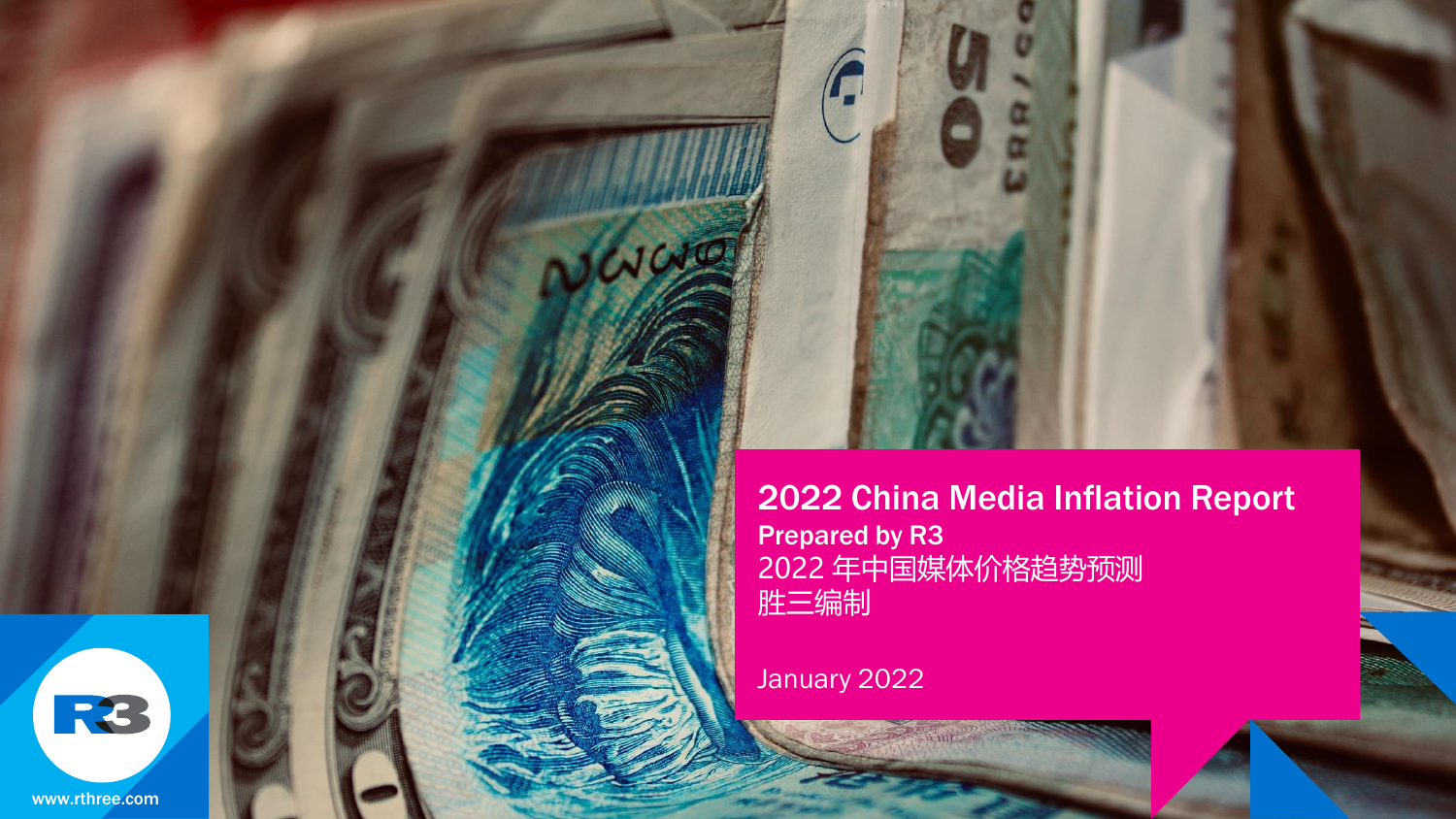## Report Summary 报告摘要

The eleventh edition of R3's China Media Inflation report covers 2021 actual inflation and 2022 inflation forecasts. For this report, R3 referred to the public rate card of 700+ media and buying policies of 20+ media agency holding groups and local media agencies.

- Digital ad spending is expected to grow 22% in 2021, while outdoor ad spending has rebounded, growing 42% between Q1 and Q3, thanks to the removal of restrictions on city-wide travel.
- Although there has been limited growth in the number of netizens, complex consumer categories, diversification of creative forms, and changes in digital investment models, will increase the price of media although the base price remains steady. The actual investment amount will lead to a substantial increase overall. At this time, companies should evaluate whether the return is reasonable.
- Within the BAT media group, short video apps and personalized content platforms like Douyin, Toutiao, and Tencent Flash Screen will have the highest inflation as algorithms tailor content to each user. Further integration of entertainment, livestreaming, social media, and commerce will strengthen advertiser preference.
- Apps in Automobile, Sports and News categories are projected to have slight inflation, while apps in already crowded verticals like Mom & Baby and Beauty will maintain a flat price.

*This report is an overall media inflation forecast. We do not rely on any one single data source, and R3's inflation forecast is believed to have one of the most objective and independent views.*

第十一版胜三中国发布的《中国媒体价格趋势预测》涵盖了2021年实际涨 幅和2022年涨幅预测。在编写此报告时,胜三参考了700多家媒体的市场 公开刊例,20多家控股集团媒体代理商和本土媒体代理商的购买政策。

- 2021年总体数字广告投放花费预计增长22%,而户外广告投放则因市级 范围的旅行开放,已然回暖,第一到第三季度增长率已达42%。
- 虽网民数量已少有增长,但因消费者附加标签繁杂,以及创意形式的多 样化,而进一步推动的数字投的模型变化,将导致虽投放广告基础价格 不高,但重重叠加人群包后的实际投放金额,将导致总体金额的大幅上 涨,此时市场主应评估,加收部分费用的收益既表现是否合理。
- 各类数字巨头旗下的短视频和个性化内容应用能利用算法为用户推送定 制内容,如抖音、今日头条和腾讯系闪屏,价格涨幅将领跑行业。随着 娱乐、直播、社交媒体和商业进一步整合,广告商对于此类应用的偏好 将只增不减。
- 汽车、体育和新闻类应用有微小涨幅,母婴和美妆等饱和垂类应用价格 与往年持平。

该报告为媒体总体涨幅预测,并不依赖任何单一数据来源,胜三的涨幅预测被市场认为是最 客观独立的观点之一。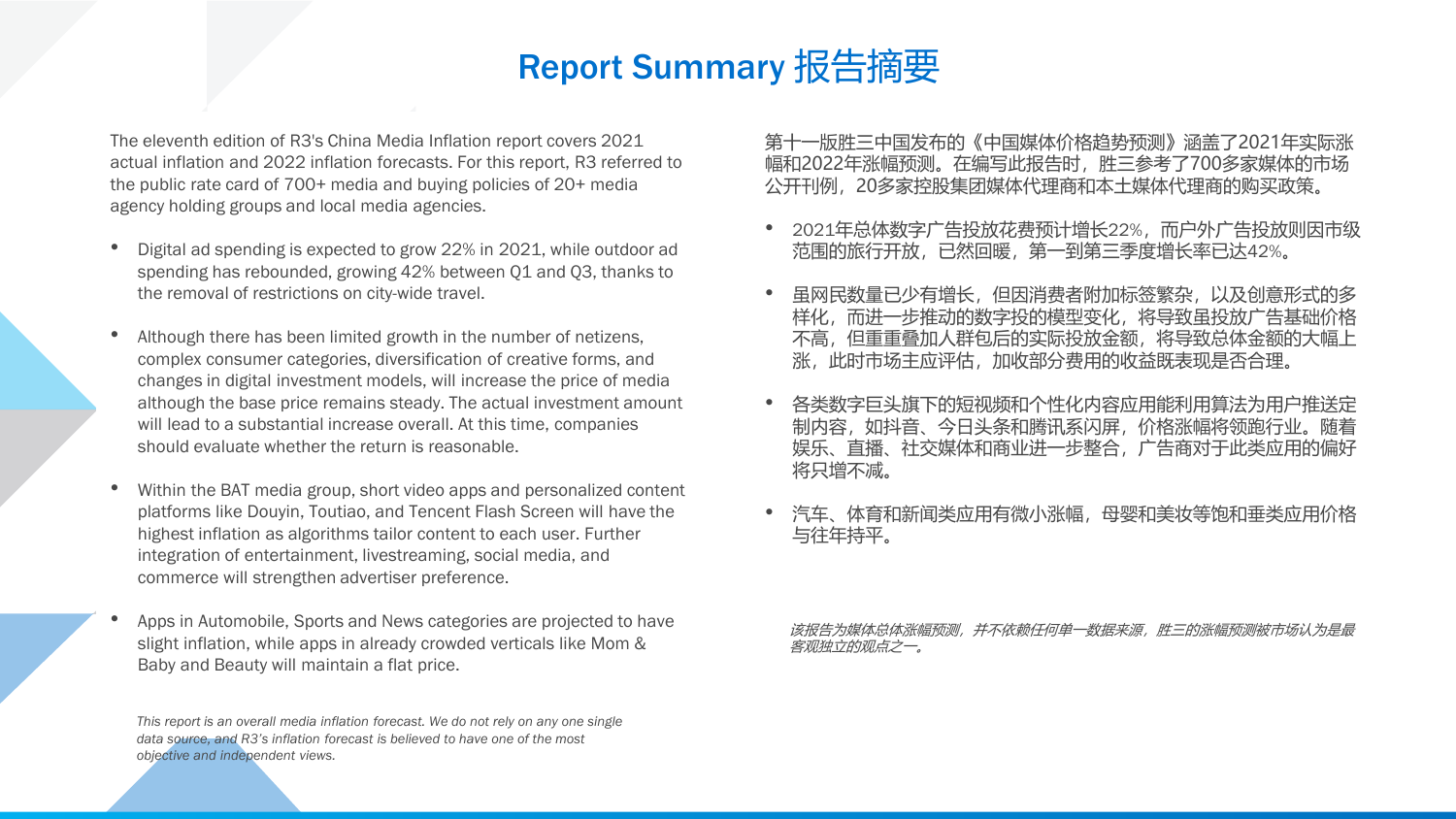1 Methodology 方法论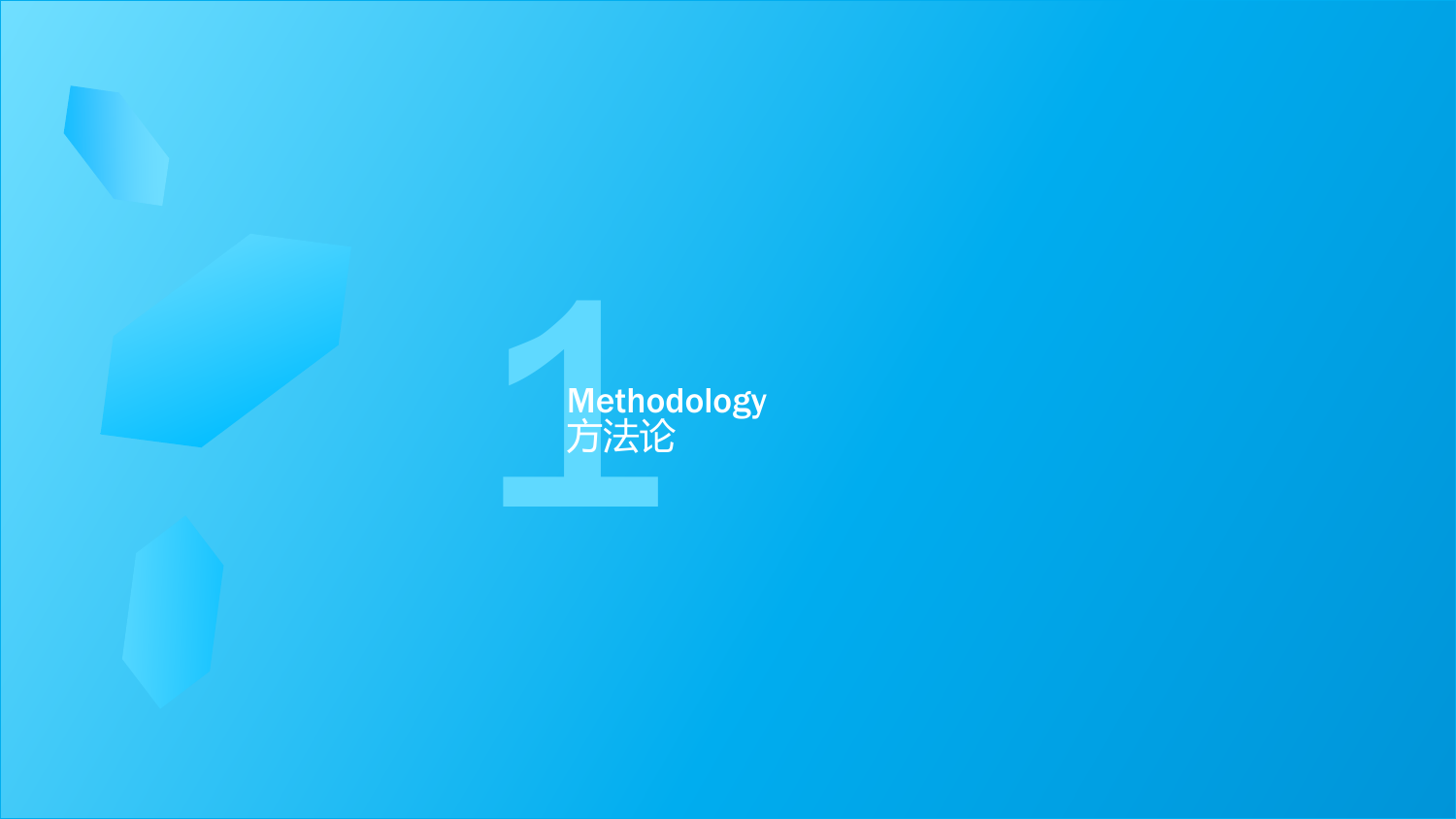

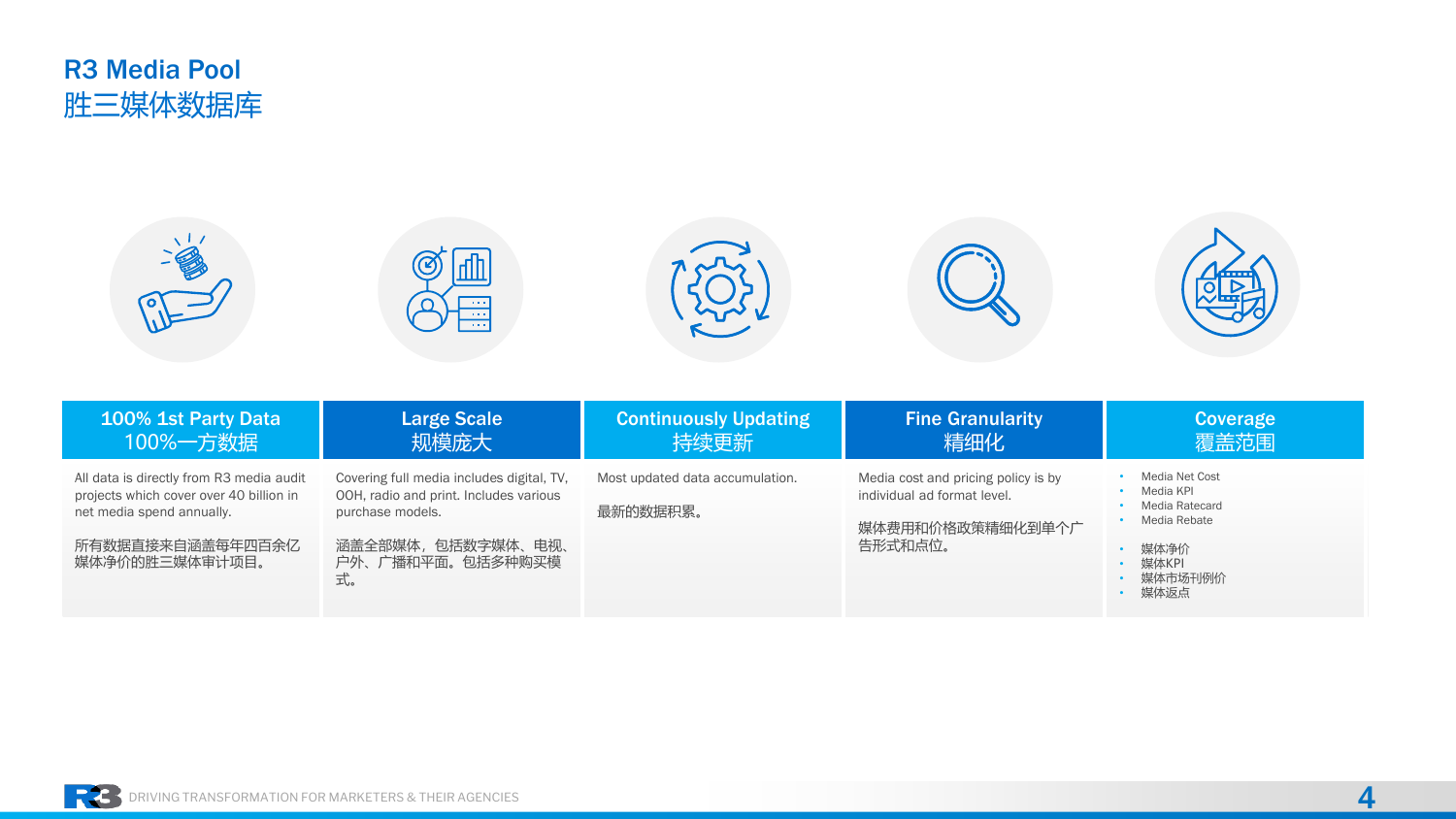# **Example 2**<br><br><br><br><br><br><br><br><br><br><br><br><br><br><br><br><br><br><br><br><br><br><br><br><br><br><br><br><br><br><br><br><br> Media Inflation Factors & Forecasts 媒体价格上涨因素与预测概要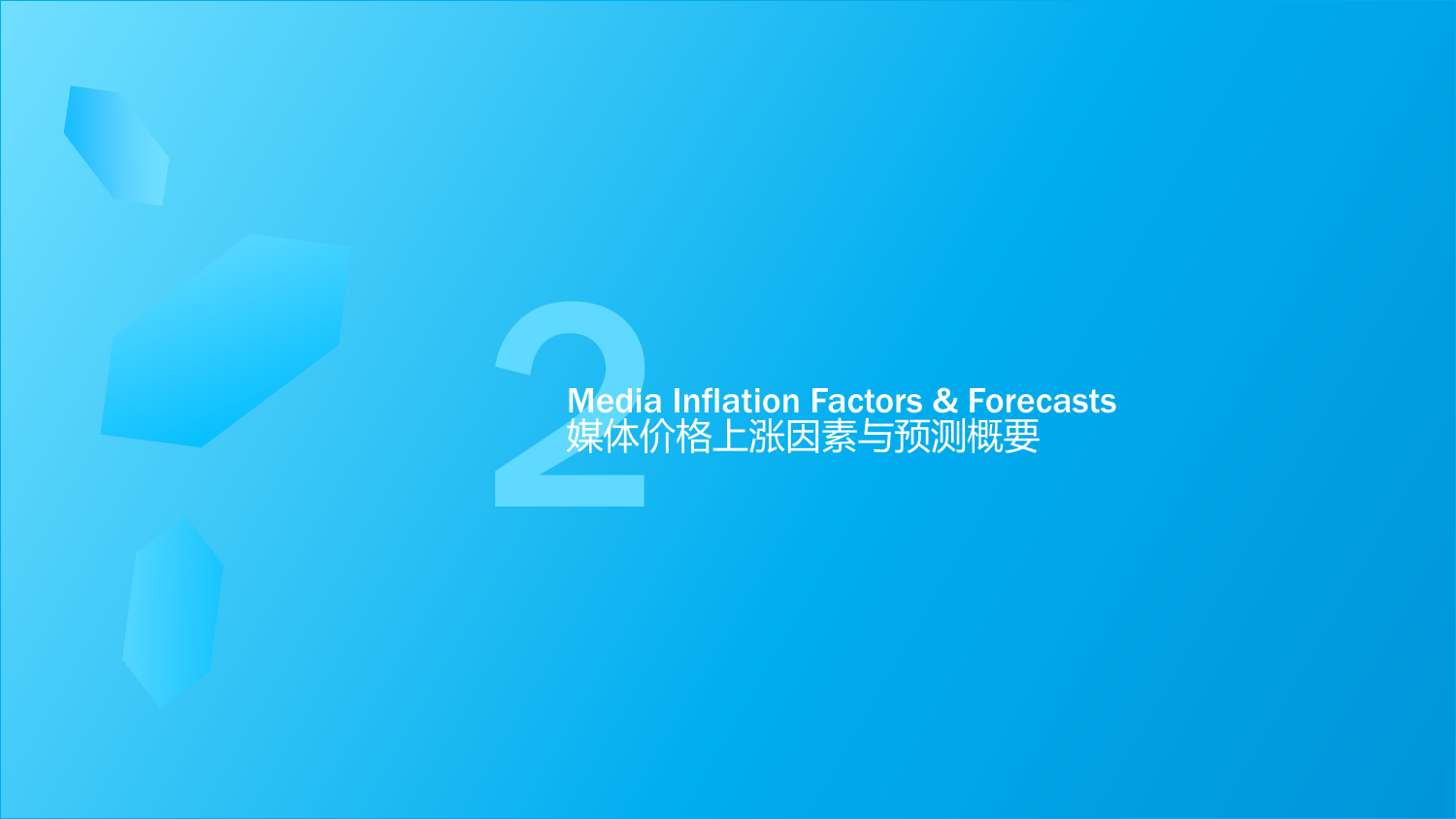## Key Takeaways From China's 2022 Media Inflation Trends 中国2022媒介涨幅趋势关键影响

There are 19 - 22 specific digital loading fees categorized under 8 types, and marketers need to obtain more transparency on loading fee types in order to minimize the cost impact.

市场主需要进一步了解并评估, 数字广告报价中常规 8 大类加载 费下细分的19~22 种费率,以 确保额外费用增加的效率。

With the development of Digital TV & Radio, traditional formats have all been impacted and estimated minus inflation on net cost.

随着数字电视和数字广播的发展 传统形式都受到了冲击,预计传 统电视及广播的净价将呈负指数 增长。



As for display media YOY ratecard strategy, Douyin keeps cost constant on basic ad formats, but drives cost up to 20% - 70% by creating new innovative formats as way to drive the growth of ad revenue.

以抖音为例, 常规广告形式净价 伯诵过申多细化 及其附带的约20% 6的价格增长,将推动数字 的广告收入增长,这就是沂 来及未来展示类媒体净价同比年 增长的战略。

As more budget is allocated to biddable platforms, performance needs to be evaluated and benchmarked.

更多的营销预算将会被分配到竞 价媒体平台,而投放表现也将被 进一步的评估和衡量。

With a 6% net cost increase, loading fees are an essential part of cost structure with varied new creative formats.

数字巨头们倡导的细化投放模型, 将导致加收费净价呈 6%增长。

Short video and social platforms lead all categories and projected to increase 5% and 7% on net cost respectively.

短视频和社交平台为涨幅之首, 预计净价将分别增长5%和7%。



In 2022, OOH will keep resilience with 6% inflation on rate card and 3% on net.

2022年,OOH的净价与报价将 持续6%和3%的通胀率。

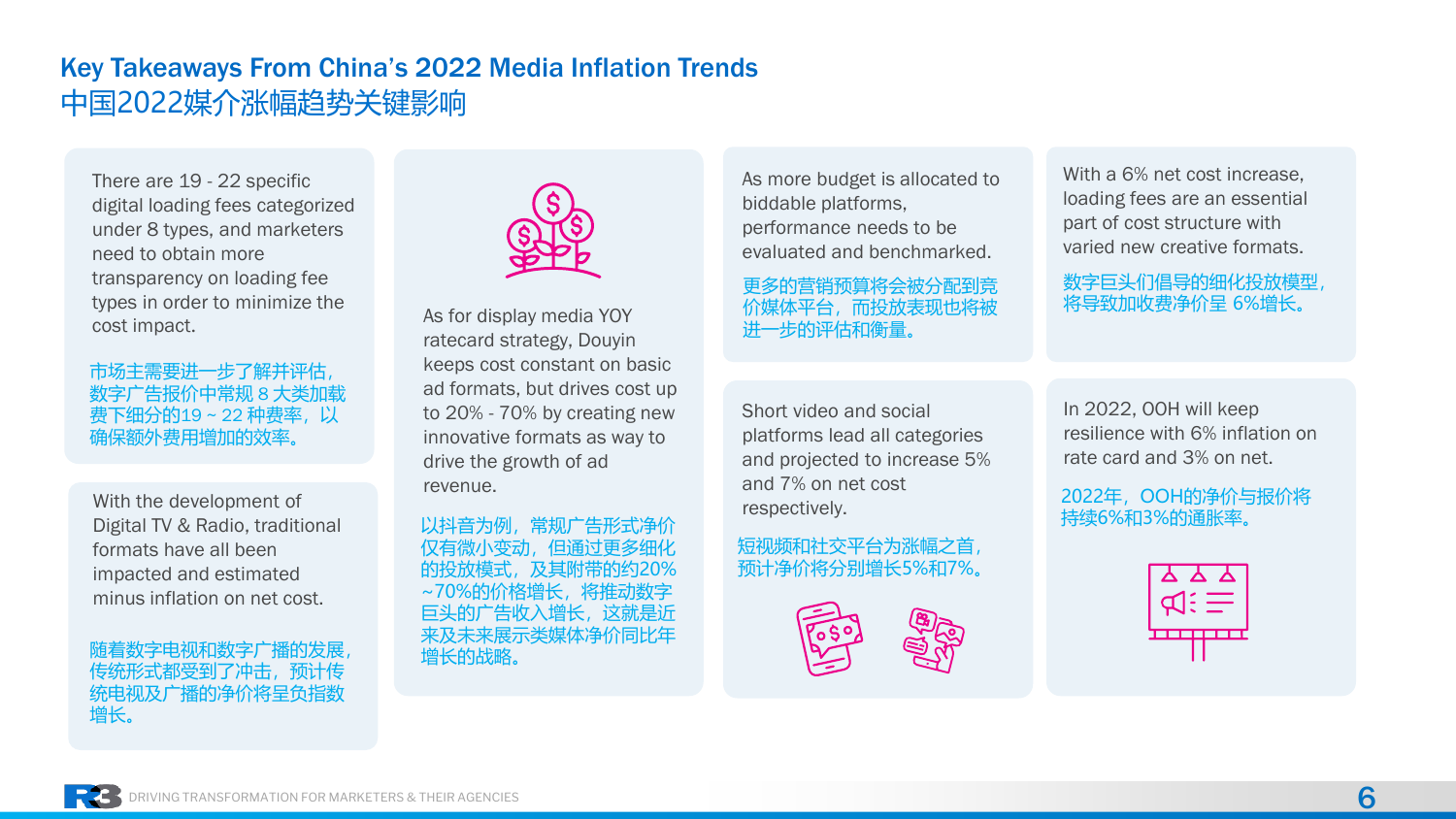## Production Output and Consumer Confidence Showed a Stable Recovery Trend in Q1-Q3 2021 2021年第一到第三季度生产总值和消费者信心指数稳健恢复



China's GDP growth rate of 2021 continued to recover with overall control of COVID-19. 2021年,新冠疫情基本得到控制,中国GDP增速持续恢复。

#### China's Consumer Confidence Index increased significantly in 2021 Q1-Q3 with China's economic recovery. 随着中国经济回暖,消费者信心指数在2020年上半年显著提升。



*Data Source: National Bureau of Statistics of China*

7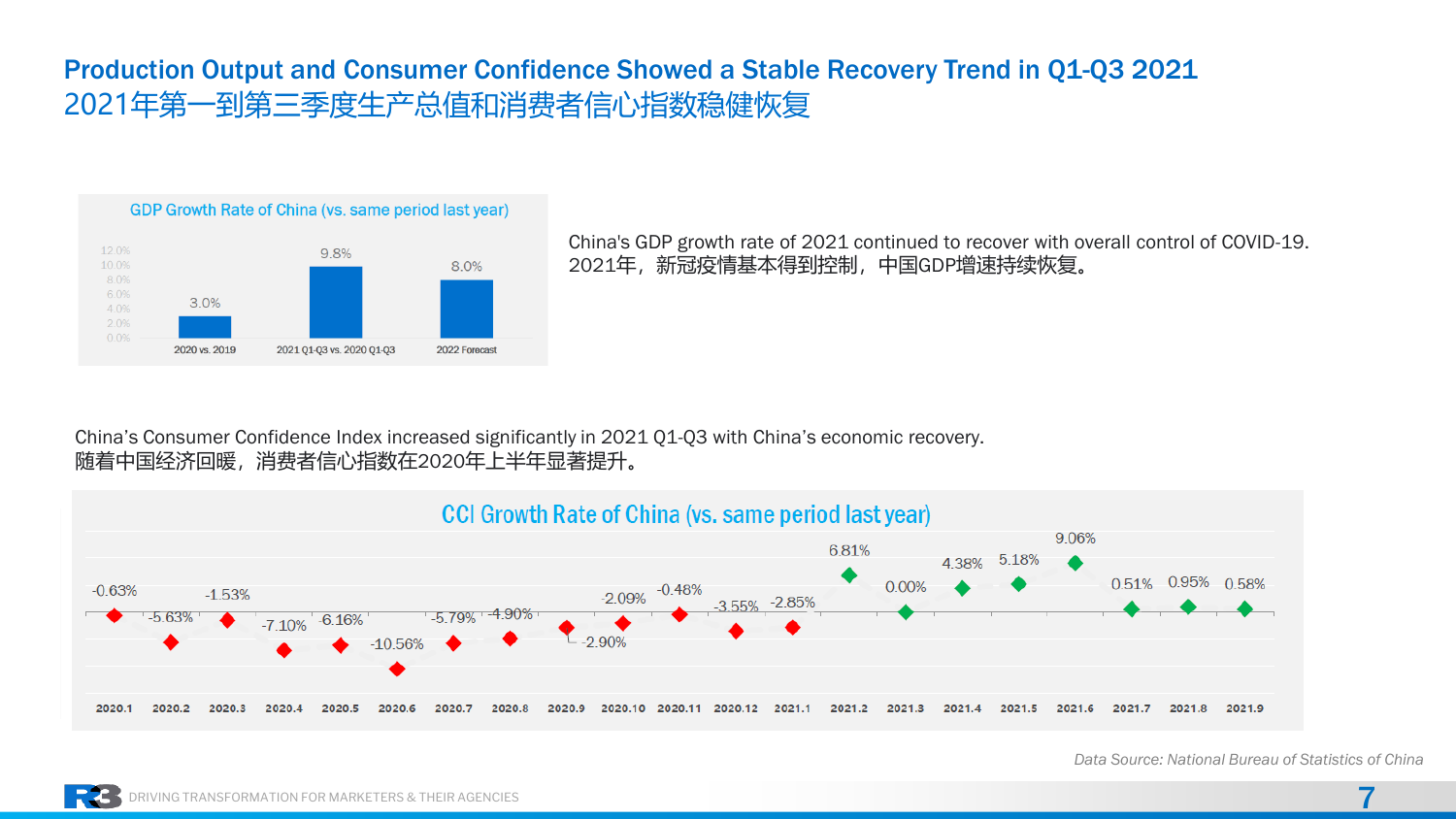## Digital Continued to Maintain Strong Growth 数字花费保持强劲增长

With economic recovery, total ratecard spending increased slightly; OOH showed a significant growth trend in Q1-Q3 2021 随着经济复苏,整体刊例价有小幅度上升;2021年第一到第三季度户外广告投放显著增长。

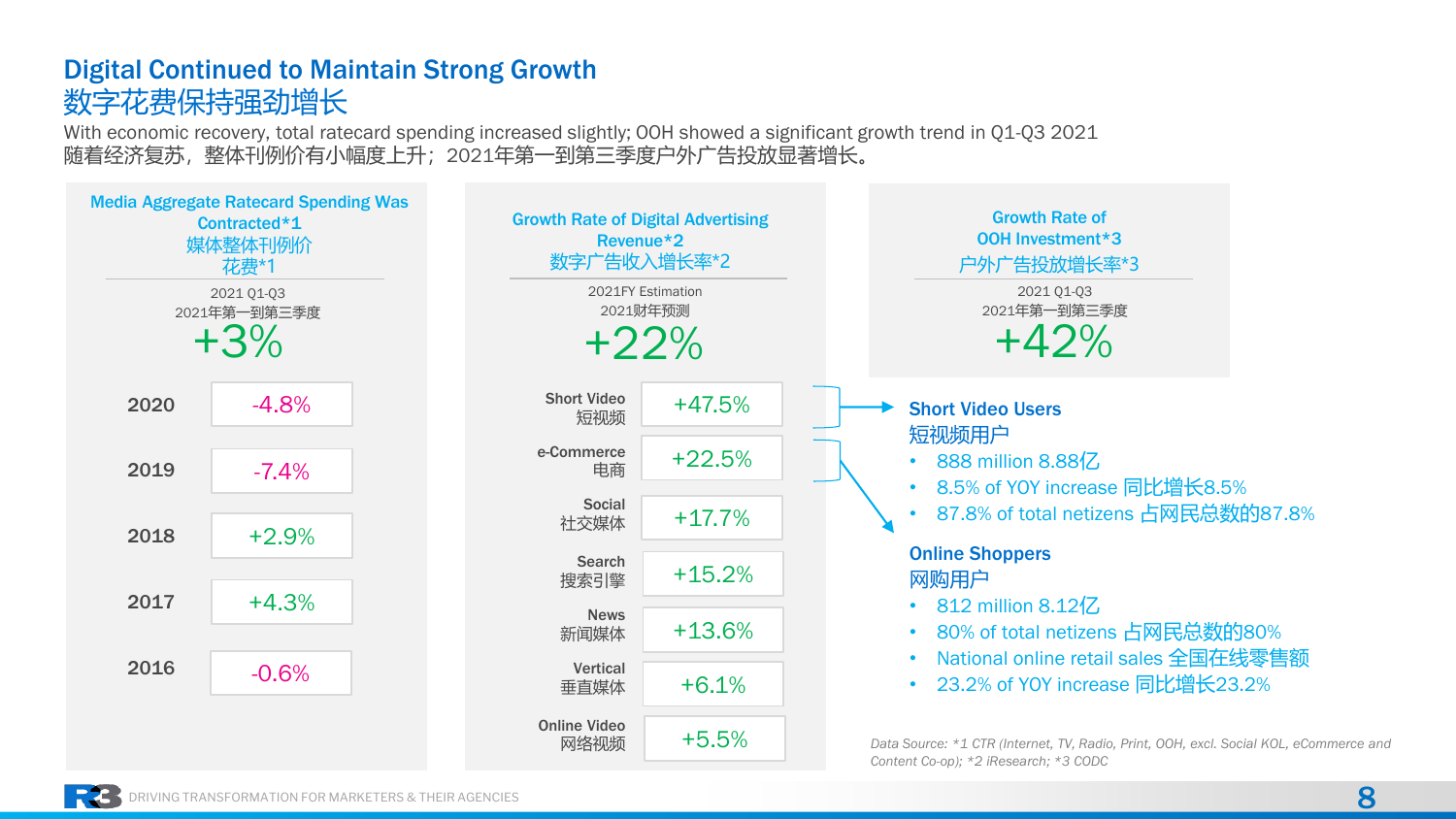## 73% of Marketing Spend Went to 4 Digital Giants in 2021 H1 去年上半年73%的市场营销预算流入了4大数字巨头



Remark: 1. Alibaba Group: The amount is customer management service income: 2. Tencent 2021 1H included Yiche ad revenue: 3. Media publishers revenue is from company financial statements, ByteDance from 36Kr; 4, 2020 H1 total market digital revenue is RMB 383 billion and 2021 H1 total digital revenue is RMB 467 billion. Based on iResearch report of 2021 Internet Industry Insight, 1H ad revenue is 50% of full year iResearch estimation.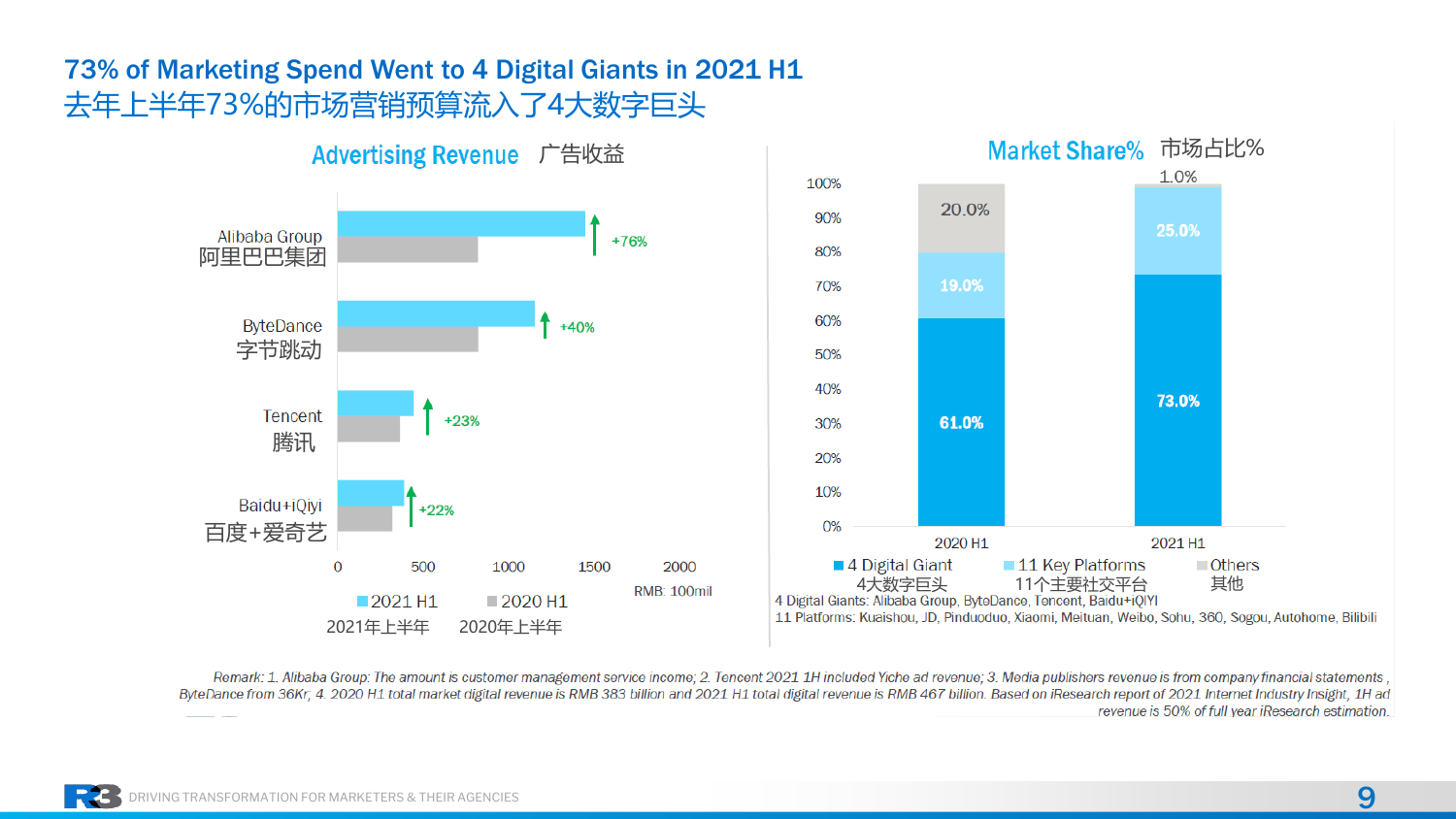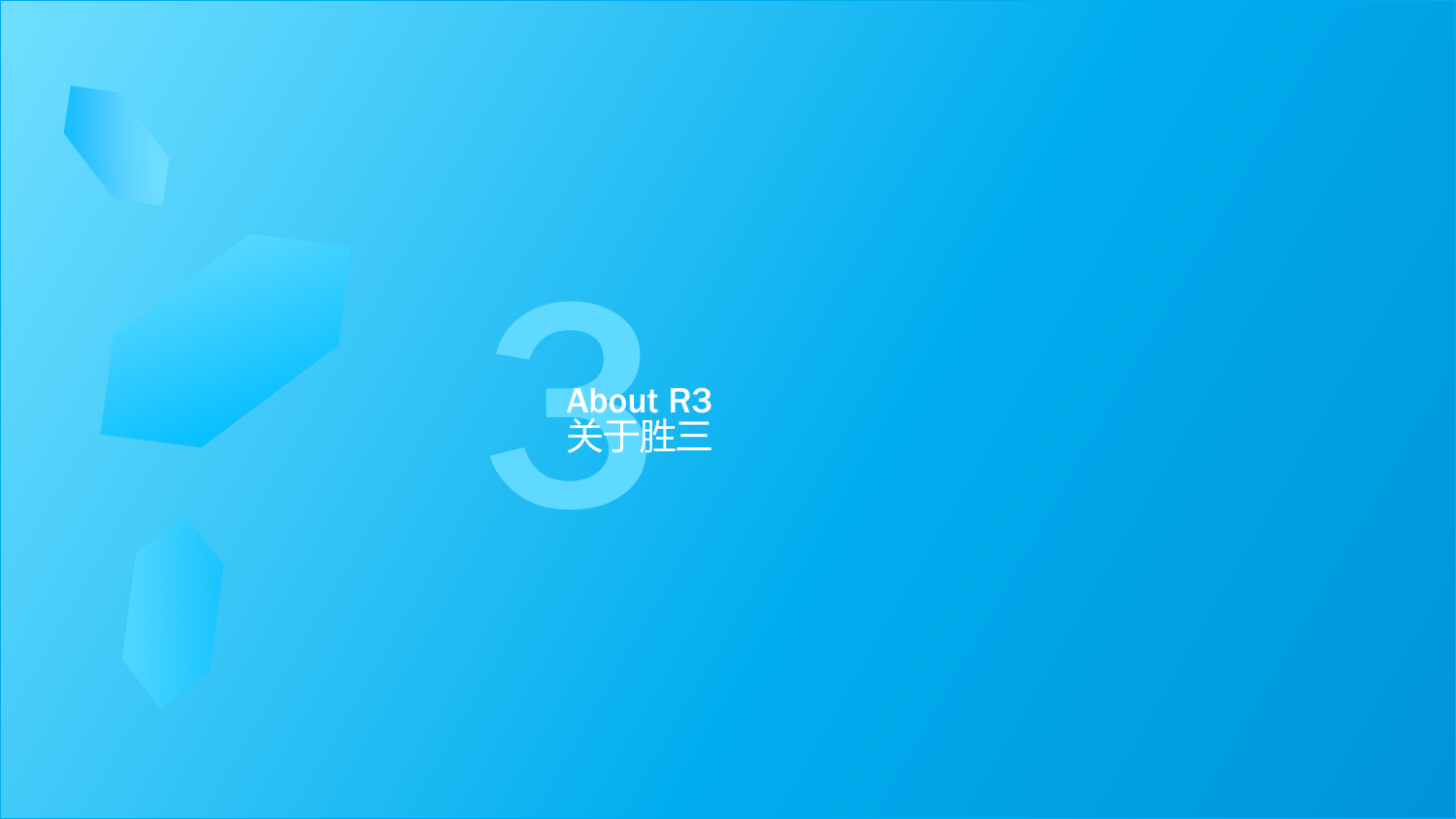## Work With R3 To Make Media Investment Transparent and Efficient 胜三助您厘清并优化媒介投资

PRE-CAMPAIGN 投放前



### DURING-CAMPAIGN 投放中



POST-CAMPAIGN 投放后



- Media Agency Partner Selection
- Cost Market Norm Set Up
- Rebate Market Norm Set Up
- Way-of-Working Enhancement
- 媒介代理商筛选
- 建立媒介花费规范
- 建立媒介返点规范
- 优化工作流程
- On-air KPI Verification
- Under Delivery Compensation **Tracking**
- Correct Use Of Ratecard
- 实时KPI验证
- 未达标补偿资源检测
- 报价单正确性
- Media Cost Fulfilment
- Media KPI Fulfilment
- Media Cost & KPI Benchmark
- Media Financial Audit
- 媒介成本履行验证
- 媒介KPI履行验证
- 媒介成本和KPI基准衡量
- 媒介财务性审计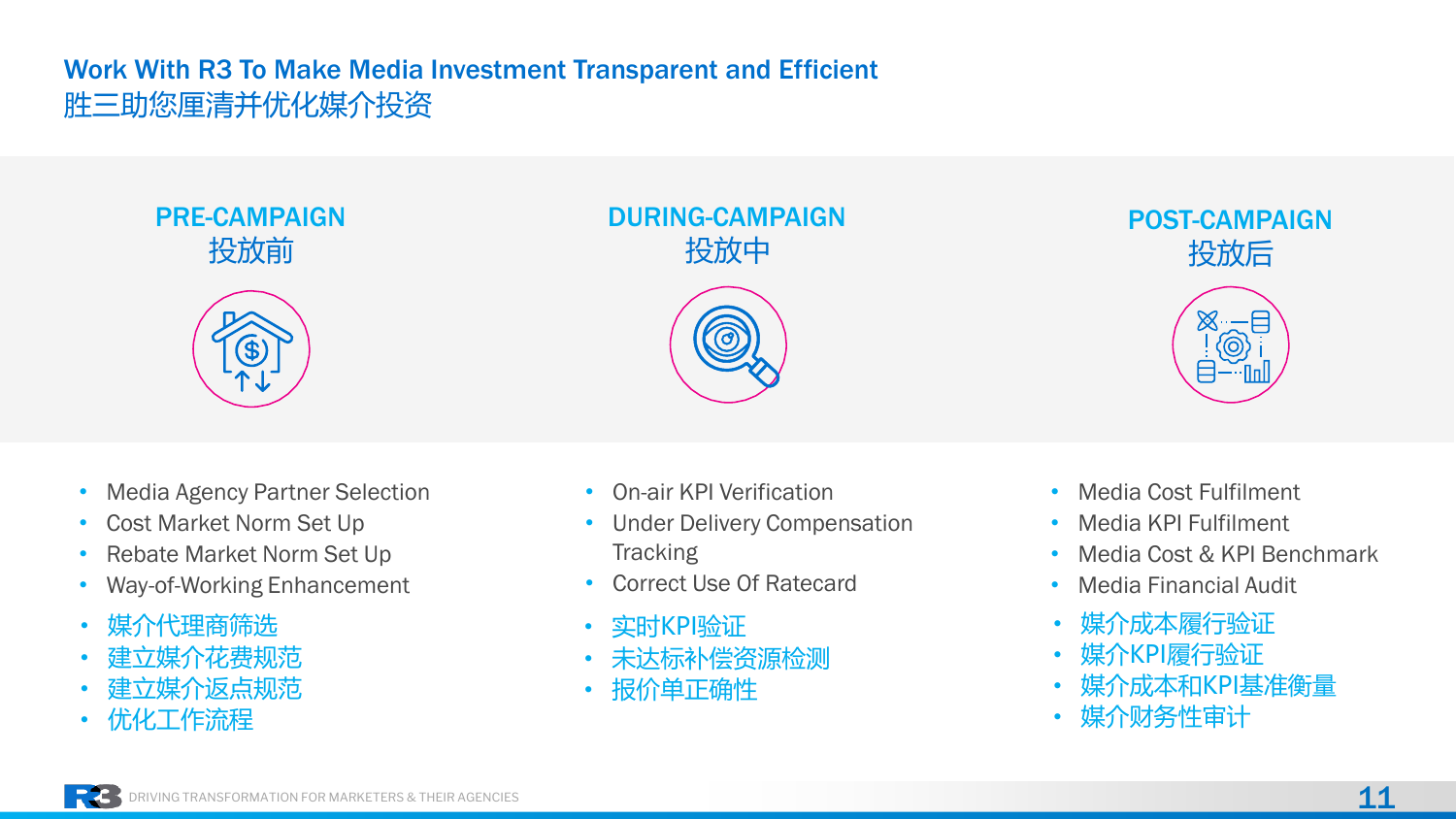### Driving Transformation for Marketers and Their Agencies 推动市场主及其代理商的转型

#### Return on Agencies 代理商关系管理

We help marketers find, pay and keep the best possible agency relationships – covering Creative, Media, PR, Digital, Social, Performance, Event, Promotions and CRM.

We take the lead on improving the Integration process through proprietary software and consulting.

我们为市场主提供代理商甄选、 报酬管理及效率评估等独立咨询服 ·涵盖创意、媒介、互动、 公关、社交媒体、线下活动以及客 户关系管理等营销领域的每一个环节。 在通过专有软件和咨询来提升一体化进程上,我们处于领先地位。

### Return on Media 媒介效率审计

We offer professional analysis of the media process, planning and buying with proprietary benchmarks and tools to set and measure performance.

We conduct financial audits to validate and benchmark transparency.

我们使用独有的基准和工具,提供媒介过程、 规划和购买的专业分析,设定和衡量商业绩效。 我们进行财务审计确认,保障基准透明。

#### Return on Investment 投资效果评估

Using a bespoke and proprietary methodology, we help benchmark and provide insights into how your digital strategies perform in your category and across categories.

通过定制化的方法和独有的工具, 我们帮助市场主设 定有针对性的营销基准参考,并针对您的数字营销策 略在您的类别和跨类别中的表现提供咨询服务。

By making marketing accountable with: 如何打造可靠的市场营销策略:





BEST PRACTICE **INSIGHTS** 洞察全球最佳实践



We are retained by 12 of the top 20 marketers - covering 60+ markets on six continents. 我们为20位头部市场主中的12位提供相关服务,覆盖全球六大洲60余个主要市场。

**VISA** 









**SAMSUNG**